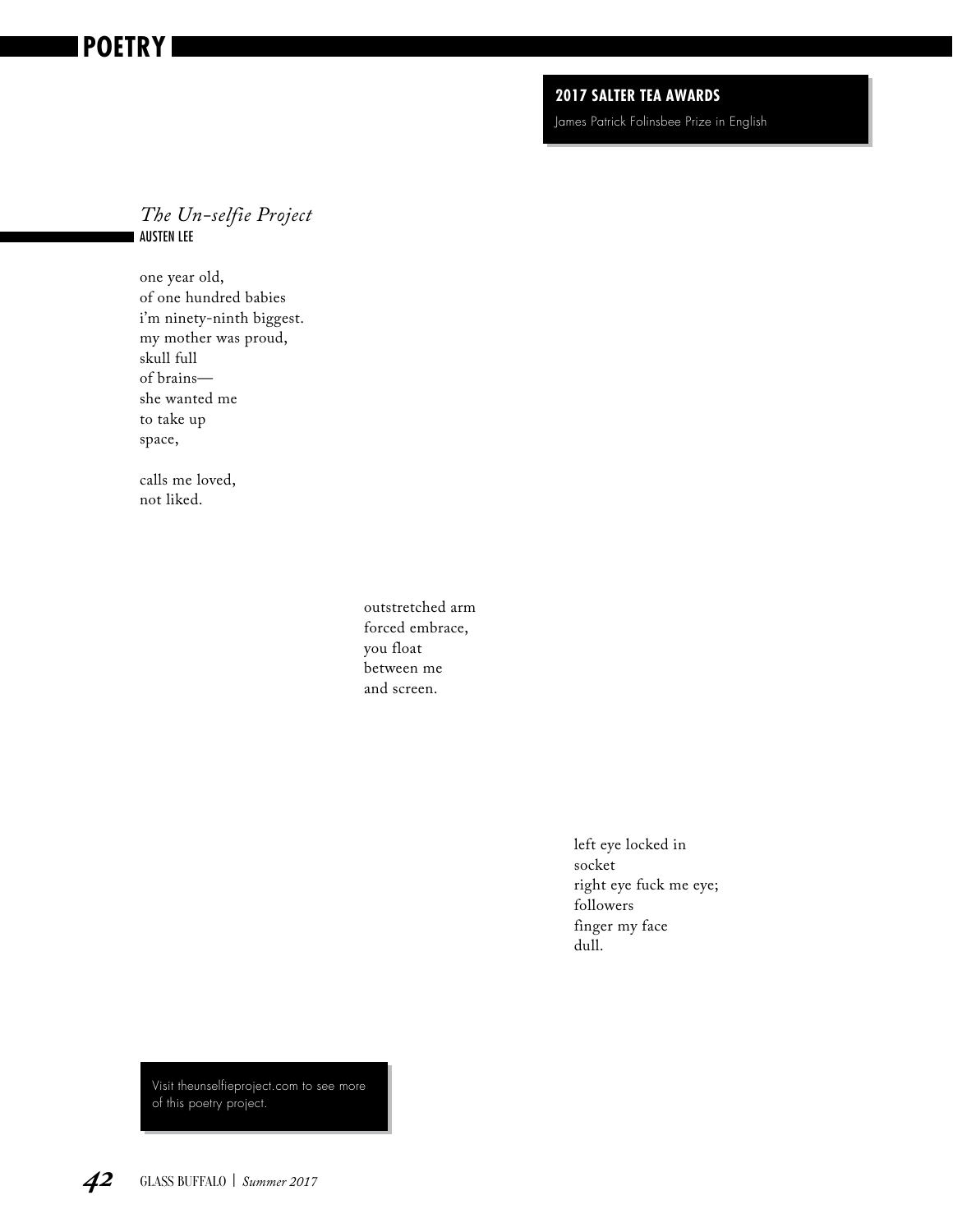looking glass self shot through mirror you see me backward, like it. see me at party and avoid eyes, only exist in lenses pixelated, not this filter-less and switched-around, right-ways.

> my selfie vernacular self-portrait; no gallery but mine has me on display; your fleeting glance in temporary awe, then lost in an archive of millions.

> > #nomakeupselfie lips nipple pink lash-long raw tell me don't need it tell me you like kli ke l like it tell me all things<br>i don't don't need d n deen ed n dne ndd ne ee d n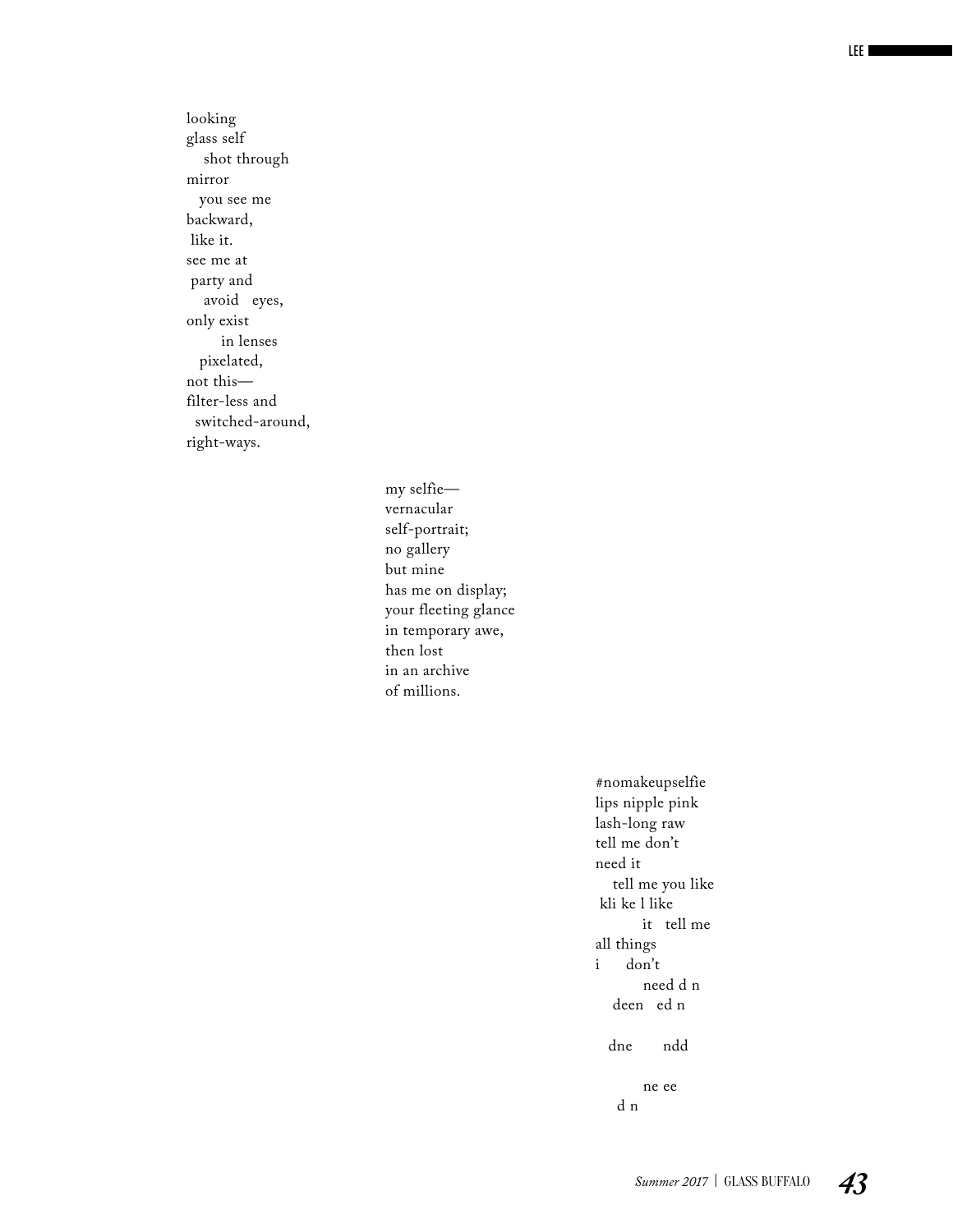what one calls "peer reaction" positive reinforcement double-tap in my lap that quick satisfying buzz

> you are a found poem on the bus grocery store line cereal box poem bathroom stall poem you are worshipped in a thousand thousand screens.

> > image excess one of them is me the rest are the rest

heads boxes blue light before bed the rest rest r es t

rest

rtset

re

str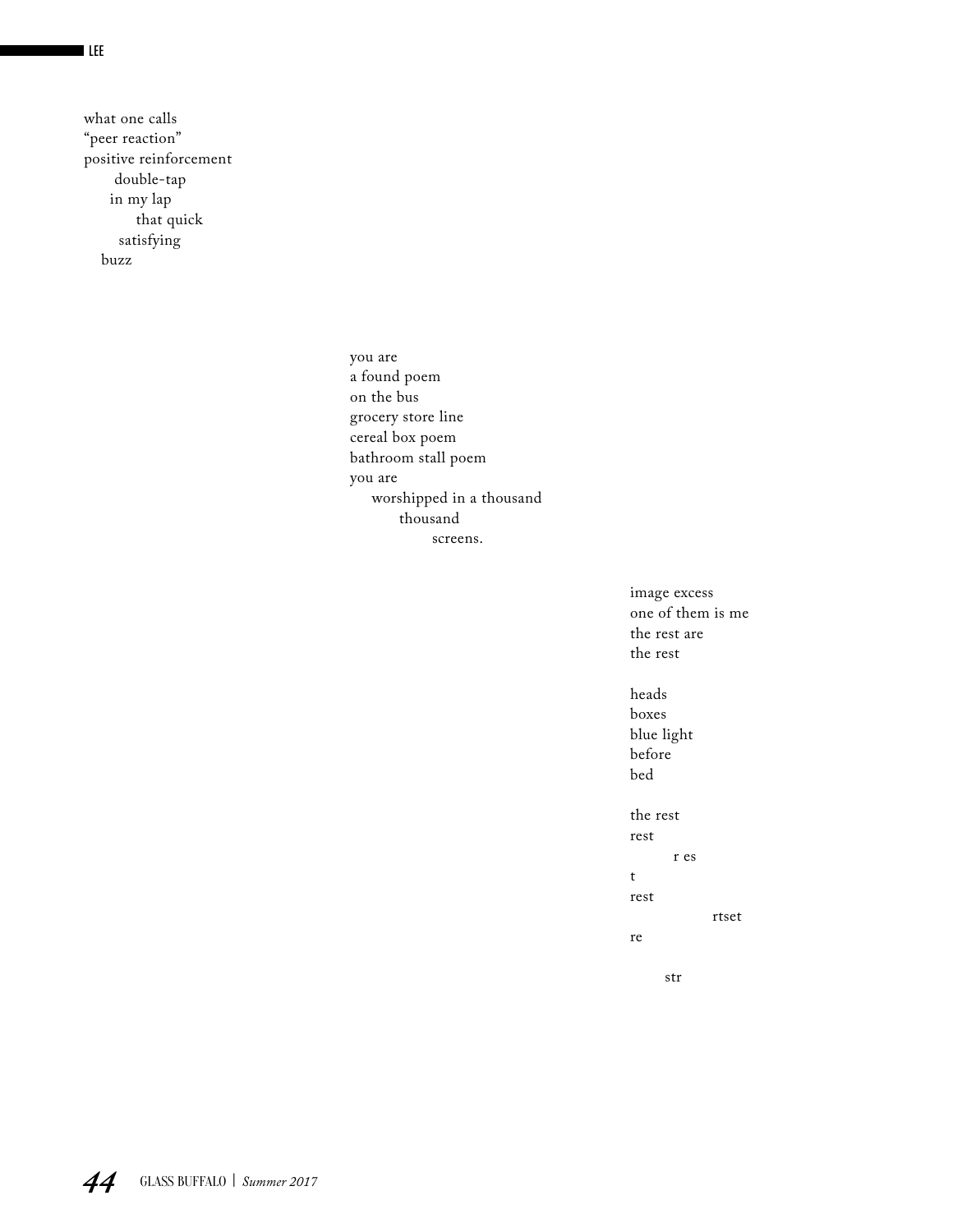remember watching grandpa gut a fish reddest red you ever saw guttest guts scratch of knife on spine sounded good smell of wet leaves

remember scales, first time you ever saw first time wanted to breathe underwater;

the dream you had gills

#mermaidvibes

remember looking at sixteen-year old skin in girls washroom mirror?

that old thing was warped made you thin then fat

that night post a picture: new long legs soak up afterschool sun

your friend writes you a letter:

#botoxbitch

natural shimmering sunlight, strobe light, tv video game light flash frequency, dotted pattern, forward-facing lens your face less liked, your lipstick looks like shit;

growing problem of photosensitivity.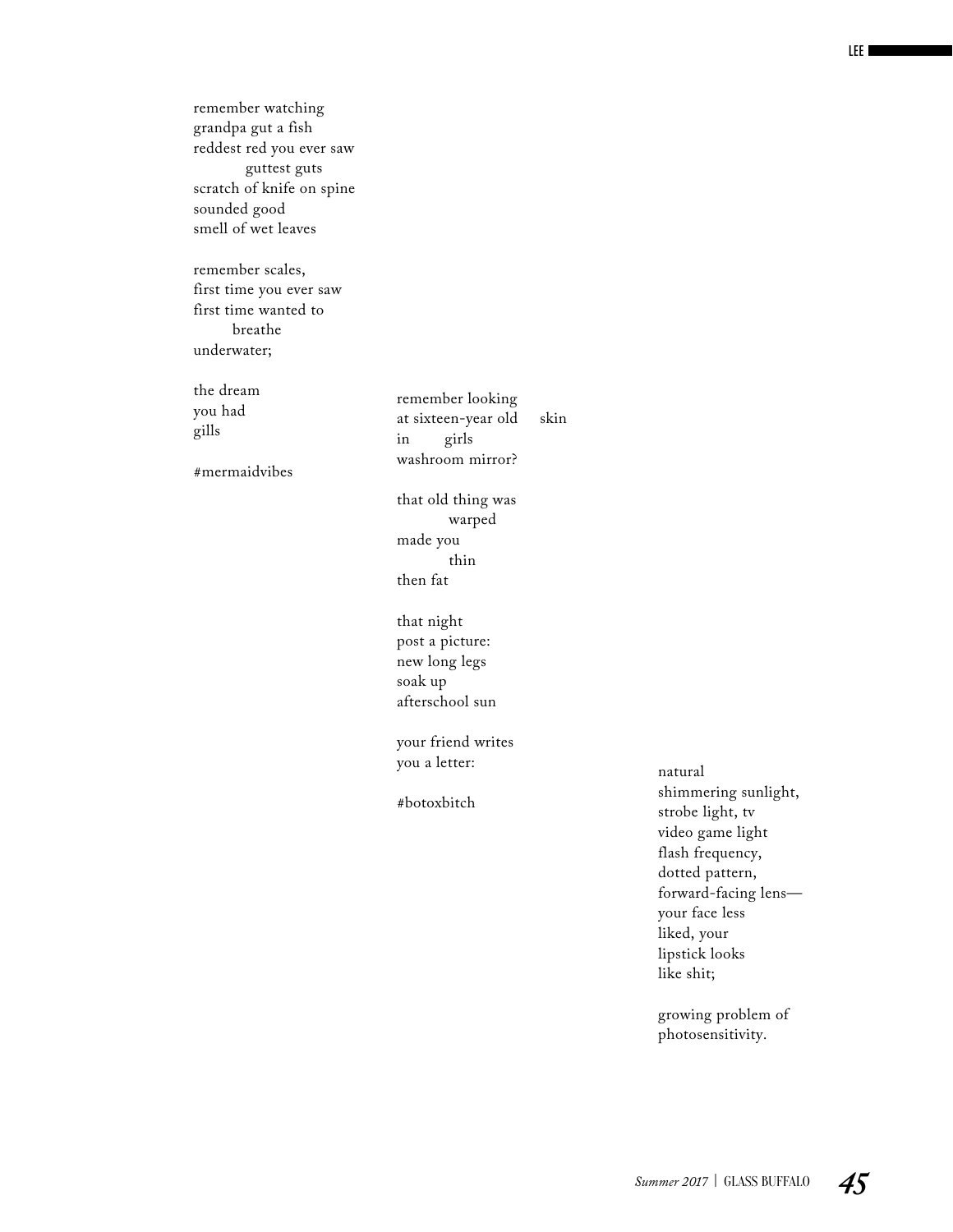in 50 years instagram will be old as photo albums.

grandkids, scrolling through, will think life was lived in empty rooms, eyes away from the

lens sen l se

 les ns lsen ln,

> take a selfie in the dark movie theatre flash bottom of ocean cave belly spelunker selfie sticks are banned on this roller coaster want to lose an arm? wanna climb a big glass tower? sit on the edge tongue hung cute, erect like a wet finger feeling wind wanna go to a rave? teeth chatter selfie

 melt-brain wanna hike that big shiny castle? spit over edge wear matching shoes friends for ever wanna see the river from way up high? wanna see whathappensif we fall?